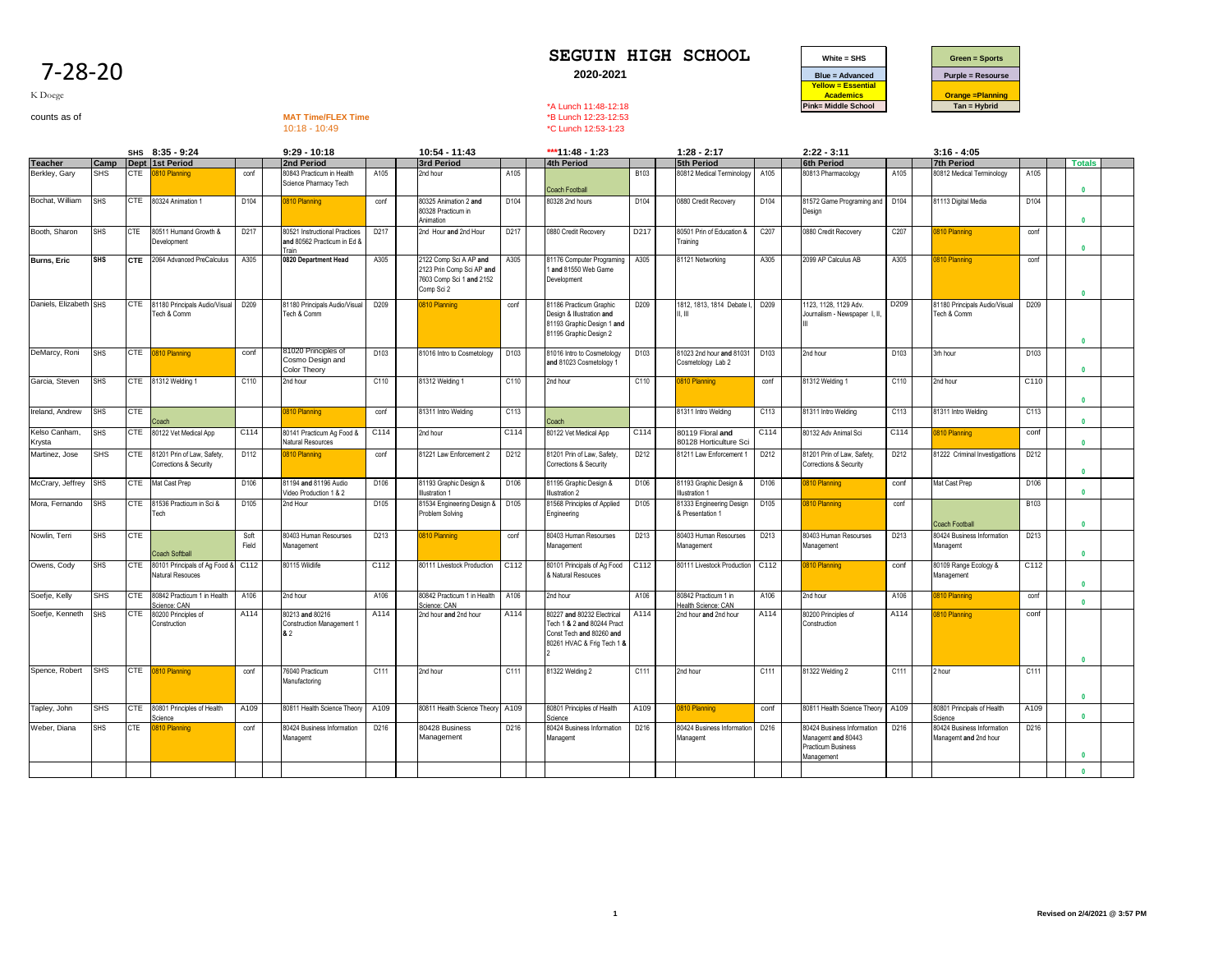| O<br>u<br>r |
|-------------|
|-------------|



K Doege

# counts as of **MAT Time/FLEX Time**<br>counts as of **MAT Time/FLEX Time**<br>10:18 - 10:49<br>**MAT Time/FLEX Time**<br>20:49<br>**C Lunch 12:53-1:23**

\*C Lunch 12:53-1:23

|                   |            |            | SHS 8:35 - 9:24                                        |                    | $9:29 - 10:18$           |             | 10:54 - 11:43                      |                       | ***11:48 - 1:23    |      | $1:28 - 2:17$           |             | $2:22 - 3:11$                        |             | $3:16 - 4:05$       |             |                         |  |
|-------------------|------------|------------|--------------------------------------------------------|--------------------|--------------------------|-------------|------------------------------------|-----------------------|--------------------|------|-------------------------|-------------|--------------------------------------|-------------|---------------------|-------------|-------------------------|--|
| <b>Teacher</b>    | Camp       |            | Dept 1st Period                                        |                    | 2nd Period               |             | 3rd Period                         |                       | <b>4th Period</b>  |      | 5th Period              |             | <b>6th Period</b>                    |             | <b>7th Period</b>   |             | <b>Totals</b>           |  |
| Box, Chelsea      | <b>SHS</b> | ELA        | 1022 English II                                        | A203               | 1022 English II          | A203        | 1022 English II                    | A203                  | 0810 Planning      | conf | 1022 English II         | A203        | 1022 English II                      | A203        | 1022 English II     | A203        | $\overline{\mathbf{0}}$ |  |
| Flack, Robert     | <b>SHS</b> | ELA        | 1082 English IV                                        | D208               | 1009 Adv English I       | D208        | 1082 English IV                    | D208                  | 1009 Adv English I | D208 | 1009 Adv English I      | D208        | 1009 Adv English I                   | D208        | 0810 Planning       | conf        | $\overline{\mathbf{0}}$ |  |
| Flournoy, Sarah   | <b>SHS</b> | ELA        | 1052 English III                                       | A307               | 1052 English III         | A307        | 1052 English III                   | A307                  | 1052 English III   | A307 | 0810 Planning           | conf        | 1052 English III                     | A307        | 1052 English III    | A307        | $\mathbf{0}$            |  |
| Kowalski, Jason   | <b>SHS</b> | ELA        | English I                                              | A201               | English I                | A201        | English 1                          | A201                  | English 1          | A201 | English 1               | A201        | English 1                            | A201        | 0810 Planning       | conf        |                         |  |
| Lawler, Ginnesica | SHS        | ELA        | Coach G Basketball and<br>Softball                     | Goldie<br>and SftB | 1052 English III         | C304        | Coach G Basketball and<br>Softball | Goldie<br>and<br>SftB | 1052 English III   | C304 | 1052 English III        | C304        | 1052 English III                     | C304        | 0810 Planning       | conf        | $\mathbf{0}$            |  |
| McCollum, Hayley  | SHS        | ELA        | English 1                                              | C302               | 1002H English 1SIM       | C302        | 1002 English I                     | C302                  | 1022H English 2SIM | C302 | 1022H English 2SIM      | C302        | 1022H English 2SIM                   | C302        | 0810 Planning       | conf        | $\mathbf{0}$            |  |
| Miles, Samantha   | <b>SHS</b> | ELA        | 1009 Adv English I                                     | A214               | English I                | A214        | 1009 Adv English I                 | A214                  | 1009 Adv English I | A214 | English I               | A214        | English I                            | A214        | 0810 Planning       | conf        | $\mathbf{0}$            |  |
| Newlin, Tyler     | <b>SHS</b> | <b>ELA</b> | 1080 English III DC                                    | A314               | 0820 Department Head     | A314        | 1080 English III DC                | A314                  | 0810 Planning      | conf | 4121 MAPS 1 DC          | A314        | 1080 English III DC                  | A314        | 1022 English II     | A314        | $\mathbf{0}$            |  |
| Pafort, Michelle  | <b>SHS</b> | ELA        | 1022 English II                                        | A204               | 1022 English II          | A204        | 1022 English II                    | A204                  | 0810 Planning      | conf | 1022 English II         | A204        | 1022 English II                      | A204        | 1022 English II     | A204        | $\mathbf{0}$            |  |
| Pearson, Gretchen | SHS        | ELA        | 1052 English III                                       | A312               | 1082 English IV          | A312        | 1052 English III                   | A312                  | 1082 English IV    | A312 | 1099 AP English IV      | A312        | <b>810 Planning</b>                  | conf        | 1052 English III    | A312        | $\mathbf{0}$            |  |
| Rose, Francene    | <b>SHS</b> | ELA        | 0810 Planning                                          | conf               | 1029 Adv English II      | A309        | 1082 English IV                    | A309                  | 1082 English IV    | A309 | 1082 English IV         | A309        | 1029 Adv English II                  | A309        | 1082 English IV     | A309        | $\mathbf{0}$            |  |
| Saunders, Kim     | <b>SHS</b> | ELA        | 1082 English IV                                        | A302               | 1199 English IV DC       | A302        | 1199 English IV DC                 | A302                  | 0810 Planning      | conf | 1082 English IV         | A302        | 1090 College Prep ELA                | A302        | 1082 English IV     | A302        | $\sqrt{2}$              |  |
| Tremaine, Amanda  | <b>SHS</b> | ELA        | 1029 Adv English II                                    | <b>B203</b>        | 1069 AP English III      | <b>B203</b> | 1029 Adv English II                | <b>B203</b>           | 0810 Planning      | conf | 1022 English II         | <b>B203</b> | 1022 English II                      | <b>B203</b> | 1069 AP English III | <b>B203</b> | $\mathbf{0}$            |  |
| True, John        | <b>SHS</b> | ELA        | 5215, 5255, 5265 & 5275<br>Boys Soccer I, II, III & IV | Soccer<br>Field    | 1011 ESOL 1              | D205        | 1031 ESOL 2                        | D205                  | 1611 Read ESOL 2   | D205 | <b>LPAC Facilitator</b> | D205        | 1566 B<br>1565 A NELD (1)<br>NELD(2) | D205        | 0810 Planning       | conf        | $\sqrt{2}$              |  |
| Winters, Taylor   | <b>SHS</b> | ELA        | 5304, 5305 & 5306 Var, JV &<br>FR Cheer                | <b>B108</b>        | 1002H English 1SIM       | A208        | 1002H English 1SIM                 | A208                  | 81751 Avid 1       | A208 | 1002H English 1SIM      | A208        | 81751 Avid 1                         | A208        | 0810 Planning       | conf        | $\mathbf{0}$            |  |
| Gomez, Rita       | <b>SHS</b> | <b>ELA</b> | 910DC CommApp DC<br>8.2                                | A311               | 1910DC CommApp DC<br>82) | A311        | 1910DC CommApp DC<br>(1 & 8 & 2)   | A311                  |                    |      |                         |             |                                      |             |                     |             |                         |  |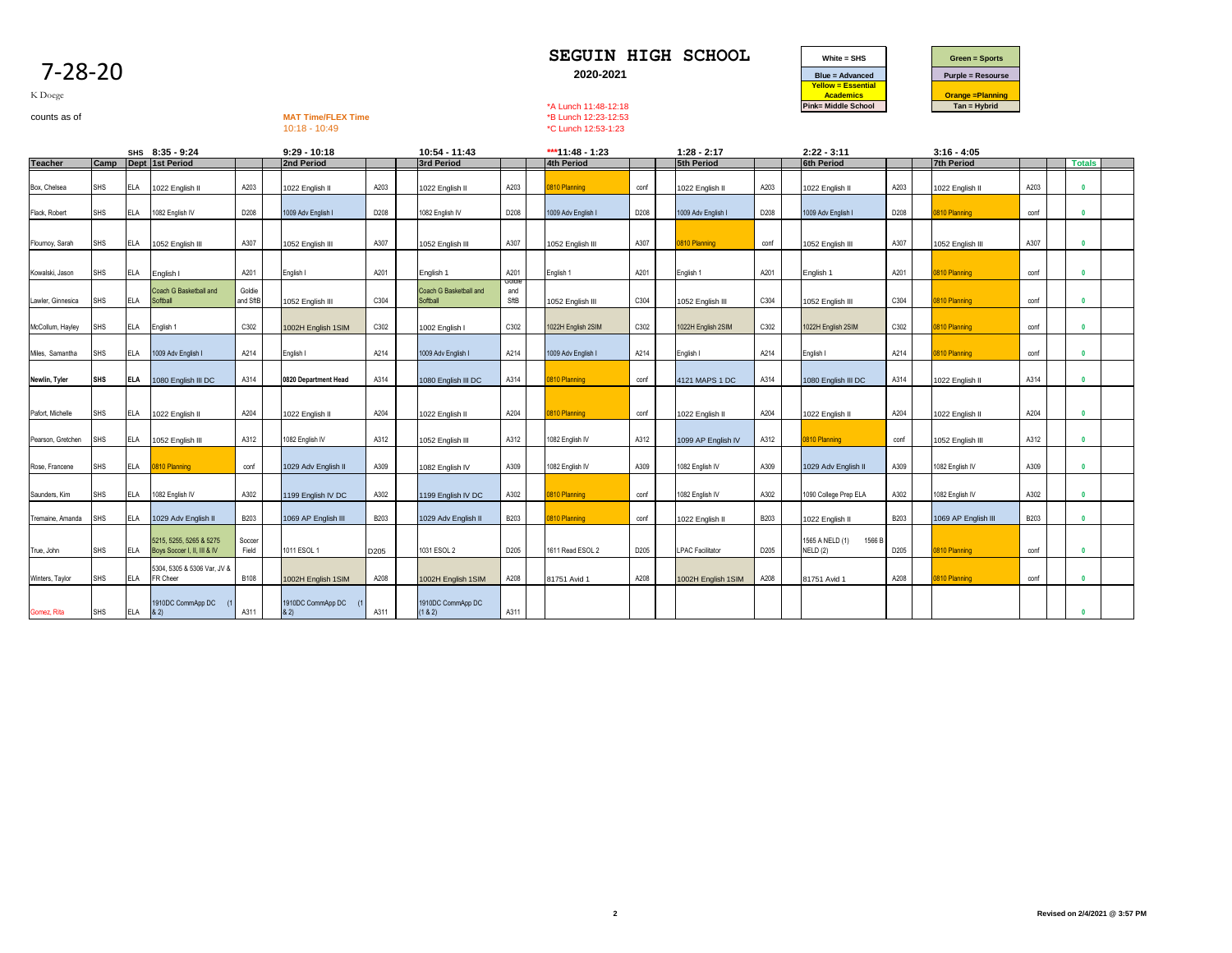| K Doege<br>counts as of |            |    |                                                                   |           | <b>MAT Time/FLEX Time</b><br>$10:18 - 10:49$            |      |                                                        |      | *A Lunch 11:48-12:18<br>*B Lunch 12:23-12:53<br>*C Lunch 12:53-1:23                    |      |                                                                 |           | $i$ ellow = Esseriual<br><b>Academics</b><br>Pink= Middle School |      | <b>Orange =Planning</b><br>$Tan = Hybrid$               |           |               |  |
|-------------------------|------------|----|-------------------------------------------------------------------|-----------|---------------------------------------------------------|------|--------------------------------------------------------|------|----------------------------------------------------------------------------------------|------|-----------------------------------------------------------------|-----------|------------------------------------------------------------------|------|---------------------------------------------------------|-----------|---------------|--|
|                         |            |    | SHS 8:35 - 9:24                                                   |           | $9:29 - 10:18$                                          |      | 10:54 - 11:43                                          |      | ***11:48 - 1:23                                                                        |      | $1:28 - 2:17$                                                   |           | $2:22 - 3:11$                                                    |      | $3:16 - 4:05$                                           |           |               |  |
| <b>Teacher</b>          | Camp       |    | Dept 1st Period                                                   |           | 2nd Period                                              |      | 3rd Period                                             |      | <b>4th Period</b>                                                                      |      | 5th Period                                                      |           | <b>6th Period</b>                                                |      | <b>7th Period</b>                                       |           | <b>Totals</b> |  |
| Alarcon, Rafael         | <b>SHS</b> | FA | 7420, 7421, 7422, 7423<br>Mariachi I, II, III, IV                 | A112      | 7420, 7421, 7422, 7423<br>Mariachi I, II, III, IV       | A112 | 7321 Beginner Guitar                                   | A112 | <b>ISS</b>                                                                             | A216 | 7224, 7225 Music Study<br>Music Composition I, II               | D205      | 0810 Planning                                                    | conf | <b>ISS</b>                                              | A216      | $\mathbf{0}$  |  |
| DiMatteo, Samantha SHS  |            | FA | 7390, 7391, 7392, 7393<br>Concert Band I. II. III. IV             | A100      | with Witherspoon                                        | A101 | 7331, 7332, 7333, 7334 Wind<br>Symphony I, II, III, IV | A100 | with Telles                                                                            | A103 | 0810 Planning                                                   | conf      | 0830 Briesemeister MS                                            | MS   | 0830 Briesemeister MS                                   | <b>MS</b> | $\mathbf{0}$  |  |
| Garcia, Leonardo SHS    |            | FA | 7317 Music Study Music<br>Appr 1 DC (1) & (2)                     | A113      | 7317 Music Study Music<br>Appr 1 DC (1) & (2)           | A113 | 7317 Music Study Music<br>Appr 1 DC (1) & (2)          | A113 | 7381, 7382, 7384, 7385 Non<br>Varsity Choir I, II, III, IV and<br>7301 AP Music Theory | A113 | 7303, 7304, 7305, 7306<br>Matador Choir I. II. III. IV          | A113      | 0810 Planning                                                    | conf | 7307, 7308, 7309 & 7335<br>Women's Choir I, II, III, &  | A113      | $\mathbf{0}$  |  |
| Luna, Timothy           | <b>SHS</b> | FA | 7203 Theatre Arts I                                               | A111      | 7203 Theatre Arts I                                     | A111 | 7203 Theatre Arts I                                    | A111 | 0810 Planning                                                                          | conf | 7203 Theatre Arts I                                             | A111      | 7203 Theatre Arts I                                              | A111 | 7207, 7208, 7209, 7210 Tech<br>Theatre I, II, III, IV   | A111      | $\mathbf{0}$  |  |
| Park, Jihee             | <b>SHS</b> | FA | 7125 Art II - Ceramics                                            | C102      | 7125 Art II - Ceramics                                  | C102 | 7124 Art II - Sculpture                                | C102 | 7124 Art II - Sculpture                                                                | C102 | 7154 & 7184 Art III & IV -<br>Sculpture and 7187 AP Art<br>3D   | C102      | 7122 Art II - Drawing and<br>7189 AP Art - Drawing               | C102 | 810 Planning                                            | conf      | $\mathbf{0}$  |  |
| Robles, Lydia           | <b>SHS</b> | FA | 7204 Adv Theatre Art II                                           | A110      | 0820 Department Head                                    | A110 | 7205 & 7206 Adv Theatre Art<br>III & IV                | A110 | 7203 Theatre Arts I                                                                    | A110 | 7212, 7213 & 7214 Music<br>Theatre 1, 2 & 3                     | A110      | 0810 Planning                                                    | conf | 7215, 7216, 7217 Theatre<br>Production I, II, III       | A110      | $\mathbf{0}$  |  |
| Samsen, Bradley         | <b>SHS</b> | FA | 0830 Briesemeister MS                                             | <b>MS</b> | 0830 Briesemeister MS                                   | MS   | 7351, 7352, 7353, 7354<br>Percussion I. II. III. IV    | A102 | 7351, 7352, 7353, 7354<br>Percussion I. II. III. IV                                    | A102 | 0830 Jim Barnes MS                                              | <b>MS</b> | 0830 Jim Barnes MS                                               | MS   | 810 Planning                                            | conf      | $\mathbf{0}$  |  |
| Schepp, Leslie          | <b>SHS</b> | FA | 7102 Art I                                                        | C109      | 7102 Art I                                              | C109 | 0513 Art 1 DC - Art<br>Appreciation (1) & (2)          | C109 | 7102 Art I                                                                             | C109 | 0513 Art 1 DC - Art<br>Appreciation (1) & (2)                   | C109      | 7102 Art I                                                       | C109 | 0810 Planning                                           | conf      | $\mathbf{0}$  |  |
| Telles, Marcos          | <b>SHS</b> | FA | 0810 Planning                                                     | conf      | with Witherspoon                                        | A101 | with DiMatteo                                          | A100 | 7341, 7342, 7343, 7344 Wind<br>Ensemble 1, II, III, IV                                 | A103 | 7311, 7313, 7325, 7326<br>Instrumental Ensemble 1, I<br>III, IV | A103      | 7314 Music 1 - Jazz<br>Ensemble                                  | A103 | 7405, 7406, 7407, & 7408<br>Color Guard 1, II, III & IV | A103      | $\sqrt{2}$    |  |
| Weems, Diana            | <b>SHS</b> | FA | 7122 Art II - Drawing                                             | C103      | 0810 Planning                                           | conf | 7102 Art I                                             | C103 | 7122 Art II - Drawing                                                                  | C103 | 7102 Art I                                                      | C103      | 7152 & 7128 Art III & IV -<br>Drawing                            | C103 | 7102 Art I                                              | C103      | $\mathbf{0}$  |  |
| Witherspoon, David      | <b>SHS</b> | FA | 7311, 7313, 7325,<br>7326 Instrumental<br>Ensemble I. II. III. IV | A100      | 7312, 7322, 7323, 7324<br>Symphonic Band I, II, III, IV | A101 | with DiMatteo                                          | A100 | with Telles                                                                            | A103 | 0810 Planning                                                   | conf      | 0830 Jim Barnes MS                                               | MS   | 0830 Jim Barnes MS                                      | <b>MS</b> | $\mathbf{0}$  |  |

| Bello, Ernesto         | IFL. | 1573 Spanish II                            | <b>B303</b> | 1573 Spanish II | <b>B303</b> | 0810 Planning                             | conf | 1573 Spanish | <b>B303</b> | 1573 Spanish II | <b>B303</b> | 1573 Spanish II                                                       | <b>B303</b> | 1573 Spanish II  | <b>B303</b> |  |  |
|------------------------|------|--------------------------------------------|-------------|-----------------|-------------|-------------------------------------------|------|--------------|-------------|-----------------|-------------|-----------------------------------------------------------------------|-------------|------------------|-------------|--|--|
| <b>Bonson, Lizette</b> |      | 1573 Spanish II and<br>1574 Adv Spanish II | D201        | 1573 Spanish II | D201        | 1599 Spanish IV and<br>1598 AP Spanish IV | D201 | 1573 Spanish | D201        |                 | conf        | 1573 Spanish II                                                       | D201        | 1573 Spanish II  | D201        |  |  |
| Gonzales, Erika        | IFL. | 1573 Spanish II                            | <b>B302</b> | 0810 Planning   | conf        | 1573 Spanish II                           | B302 | 1573 Spanish | <b>B302</b> | 1573 Spanish II | <b>B302</b> | 1579 Spanish III and 1577<br>Spanish III DC and 1591<br>Spanish IV DC | B302        | 1579 Spanish III | <b>B302</b> |  |  |

## 7-28-20

### **SEGUIN HIGH SCHOOL White = SHS Green = Sports 2020-2021 Blue = Advanced Purple = Resourse Yellow = Essential Academics Constanting Constanting**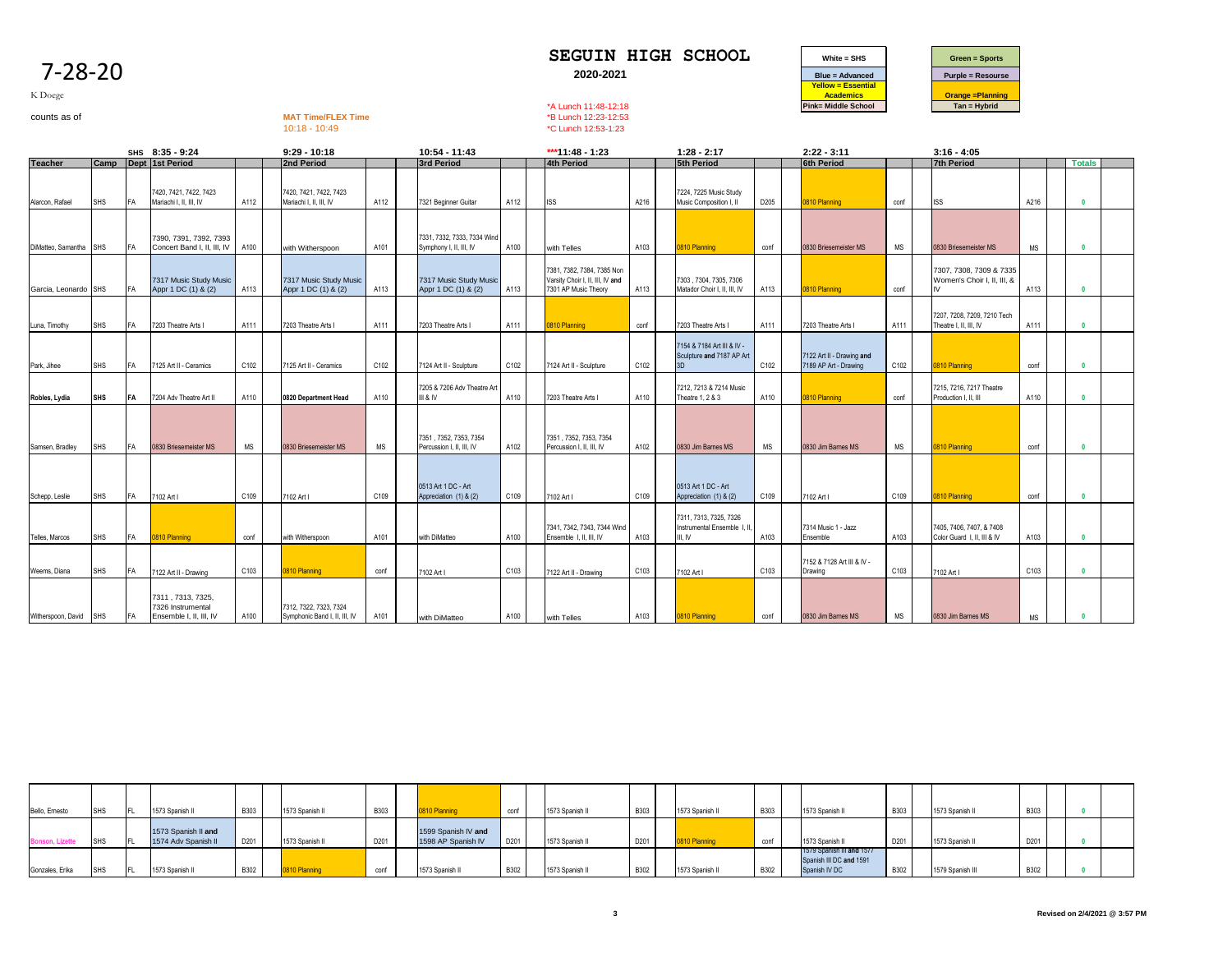| <b>SEGUIN HIGH SCHOOL</b> | $White = SHS$   | <b>Green = Sports</b>   |
|---------------------------|-----------------|-------------------------|
| 2020-2021                 | Blue = Advanced | <b>Purple = Resours</b> |



K Doege

# counts as of **MAT Time/FLEX Time**<br>
MAT Time/FLEX Time<br>
10:18 - 10:49<br>
<sup>1</sup>C Lunch 12:53-1:23

\*C Lunch 12:53-1:23

|                           |                  |   | SHS 8:35 - 9:24 |             | $9:29 - 10:18$       |             | 10:54 - 11:43   |             |                | ***11:48 - 1:23             |             | $1:28 - 2:17$     |             | $2:22 - 3:11$              |      | $3:16 - 4:05$     |                  |               |  |
|---------------------------|------------------|---|-----------------|-------------|----------------------|-------------|-----------------|-------------|----------------|-----------------------------|-------------|-------------------|-------------|----------------------------|------|-------------------|------------------|---------------|--|
| <b>Teacher</b>            | <b>Camp</b>      |   | Dept 1st Period |             | 2nd Period           |             | 3rd Period      |             | 4th Period     |                             |             | <b>5th Period</b> |             | <b>6th Period</b>          |      | <b>7th Period</b> |                  | <b>Totals</b> |  |
| Guzman Pedroza,<br>Gloria |                  | F | 1562 Spanish I  | A215        | 1562 Spanish I       | A215        | 1573 Spanish II | A215        | 0810 Planning  |                             | conf        | 1573 Spanish I    | A215        | 1562 Spanish I             | A215 | 1562 Spanish I    | A21              |               |  |
| Serrano Vazquez,<br>Juan  | <b>SHS</b>       |   | 1502 French I   | A213        | 0820 Department Head | A213        | 1502 French I   | A213        |                | 1512 & 1519 French II & III | A213        | 0810 Planning     | conf        | 1512 & 1520 French II & IV | A213 | 1512 French I     | A213             |               |  |
| Vargas, Nicolas           | S <sub>H</sub> S |   | 1573 Spanish II | <b>B206</b> | 1562 Spanish I       | <b>B206</b> | 1562 Spanish I  | <b>B206</b> | 1562 Spanish I |                             | <b>B206</b> | 1562 Spanish      | <b>B206</b> | 0810 Planning              | conf | Coach Tennis      | Tennis<br>Courts |               |  |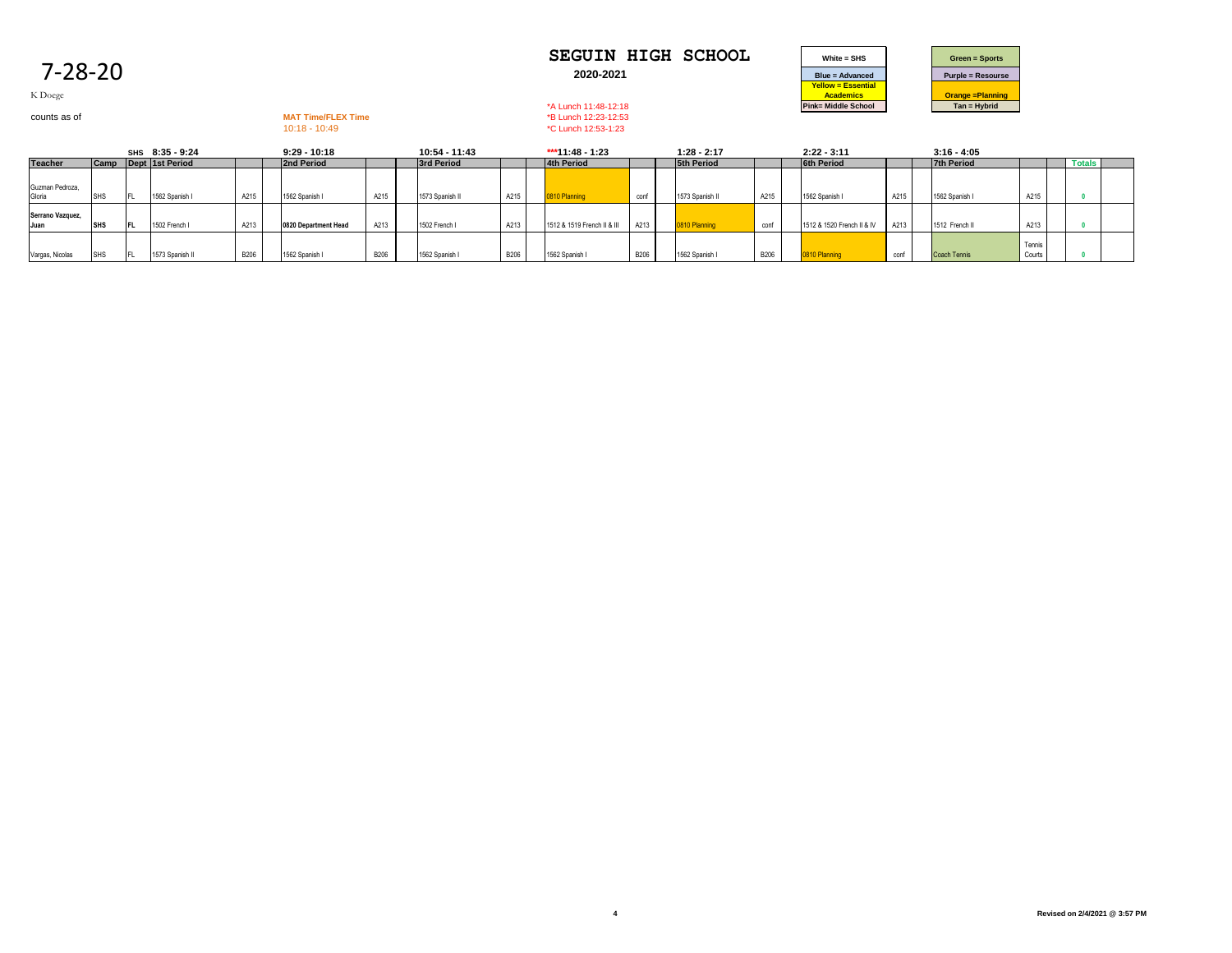| -28-20 |  |
|--------|--|
|        |  |



K Doege

counts as of **MAT Time/FLEX Time**<br>counts as of **MAT Time/FLEX Time**<br>10:18 - 10:49<br>**MAT Time/FLEX Time**<br>20:49<br>**C Lunch 12:53-1:23** \*C Lunch 12:53-1:23

|                         | SHS 8:35 - 9:24 |            |                                                           | $9:29 - 10:18$ |                                                      | 10:54 - 11:43 |                                                      | *** 11:48 - 1:23 |                                                         | $1:28 - 2:17$ |                                                                         | $2:22 - 3:11$ |                                                       | $3:16 - 4:05$        |                                                       |             |               |  |
|-------------------------|-----------------|------------|-----------------------------------------------------------|----------------|------------------------------------------------------|---------------|------------------------------------------------------|------------------|---------------------------------------------------------|---------------|-------------------------------------------------------------------------|---------------|-------------------------------------------------------|----------------------|-------------------------------------------------------|-------------|---------------|--|
| <b>Teacher</b>          | Camp            |            | Dept 1st Period                                           |                | 2nd Period                                           |               | 3rd Period                                           |                  | 4th Period                                              |               | <b>5th Period</b>                                                       |               | <b>6th Period</b>                                     |                      | <b>7th Period</b>                                     |             | <b>Totals</b> |  |
|                         |                 |            |                                                           |                |                                                      |               |                                                      |                  |                                                         |               |                                                                         |               |                                                       |                      |                                                       |             |               |  |
| Almaraz, Liza           | <b>SHS</b>      | <b>HPE</b> | 5213, 5253, 5263, 5273 Cross<br>Country I, II, III, IV    | Goldie         | 0820 Department Head                                 | conf          | 4121 MAPS 1 DC                                       | LGI<br>B106      | 5006 Indv Team Sports (1)<br>5003 Cross Training (2)    | WC            | <b>PARTNERS</b><br>5006 Indy Team Sports (1)<br>5003 Cross Training (2) | WC            | 0810 Planning                                         | conf                 | 5006 Indv Team Sports (1)<br>5003 Cross Training (2)  | WC          |               |  |
| Anderson, Sara          | <b>SHS</b>      | HPE        | 5246, 5247 Sports Medicine I                              | B104           | Flex School Dav w/ Avalos                            | B106          | 5246, 5247 Sports Medicine<br>LШ                     | B104             | 5246, 5247 Sports Medicine I                            | <b>B104</b>   | 0810 Planning                                                           | conf          | Flex School Dav w/ Avalos                             | <b>B106</b>          | 5246, 5247 Sports Medicine I,                         | B104        |               |  |
| Brittain, Angela        | <b>SHS</b>      | <b>HPE</b> | 5225, 5235, 5245, 5295 Var G<br>Basketball I, II, III, IV | Goldie         | 0810 Planning                                        | conf          | 5225 G Basketball I                                  | Goldie           | 5115 Outdoor Ed                                         | WC            | 5115 Outdoor Ed                                                         | <b>WC</b>     | 5115 Outdoor Ed                                       | WC                   | 5115 Outdoor Ed                                       | WC          |               |  |
| Brittain, Dusty         | <b>SHS</b>      | <b>HPE</b> | 5115 Outdoor Ed                                           | WC             | 5006 Indv Team Sports (1)<br>5003 Cross Training (2) | WC            | 5006 Indv Team Sports (1)<br>5003 Cross Training (2) | WC               | 5212, 5252, 5262, 5272<br>Baseball I, II, III, IV       | <b>B103</b>   | 5006 Indv Team Sports (1)<br>5003 Cross Training (2)                    | WC            | 0810 Planning                                         | conf                 | 5212 Baseball 1                                       | B103        |               |  |
| <b>Bush, Travis</b>     | <b>SHS</b>      | <b>HPE</b> | <b>Athletic Director</b>                                  |                | 0810 Planning                                        | conf          | <b>Athletic Director</b>                             |                  | <b>Head Coach Var Football</b>                          | <b>B103</b>   | <b>Athletic Director</b>                                                |               | <b>Athletic Director</b>                              |                      | Football                                              | <b>B103</b> |               |  |
| Garcia, John            | <b>SHS</b>      | HPE        | 5210, 5220, 5230, 5250 Var<br>Softball I, II, III, IV     | SftB           | 0810 Planning                                        | conf          | 5210 FR Softball I                                   | SftB             | 5006 Individual Sports (1)<br>5003 Cross Training (2)   | WC            | 5006 Individual Sports (1)<br>5003 Cross Training (2)                   | WC            | 5006 Individual Sports (1)<br>5003 Cross Training (2) | WC                   | 5006 Individual Sports (1)<br>5003 Cross Training (2) | WC          |               |  |
| Langford, Nate          | SHS             | <b>HPE</b> | 0830 Briesemeister MS                                     | MS             | Disciplinary Alternative School                      | Sagrt         | <b>Disciplinary Alternative</b><br>School            | Sagrt            | 5222, 5227, 5242 & 5292<br>Football I, II, III & IV     | <b>B103</b>   | 0810 Planning                                                           | conf          | 0830 Briesemeister MS                                 | $\mathsf{MS}\xspace$ | <b>Coach Football</b>                                 | <b>B103</b> |               |  |
| Mize, John              | <b>SHS</b>      | HPE        | 5248 Sports Medicine III                                  | B104           |                                                      |               | 5248 Sports Medicine III                             | B104             | 5248 Sports Medicine III                                | B104          |                                                                         |               |                                                       |                      | 5248 Sports Medicine III                              | <b>B104</b> |               |  |
| Norton, Benson          | <b>SHS</b>      | <b>HPE</b> | 0830 Barnes MS                                            | <b>MS</b>      | Disciplinary Alternative School                      | Sagrt         | Disciplinary Alternative<br>School                   | Sagrt            | <b>Coach Football</b>                                   | B103          | 0810 Planning                                                           | conf          | 0830 Barnes MS                                        | MS                   | <b>Coach Football</b>                                 | B103        | $\mathbf{0}$  |  |
| Nowlin, Guy             | SHS             | <b>HPE</b> | 0810 Planning                                             | conf           | <b>ISS</b>                                           | A216          | <b>ISS</b>                                           | A216             | 5224, 5234, 5244 & 5294 B<br>Basketball I, II, III & IV | Goldie        | <b>ISS</b>                                                              | A216          | <b>ISS</b>                                            | A216                 | 5224 B Basketball                                     | Goldie      |               |  |
| <b>Stanley, Christi</b> | <b>SHS</b>      |            | <b>HPE</b> Head Coach Var. Volleyball                     | Goldie         | <b>Admin Asst</b>                                    |               | <b>Volleyball</b>                                    | Goldie           | <b>Admin Asst</b>                                       |               | <b>Admin Asst</b>                                                       |               | <b>Admin Asst.</b>                                    |                      | <b>Admin Asst</b>                                     |             |               |  |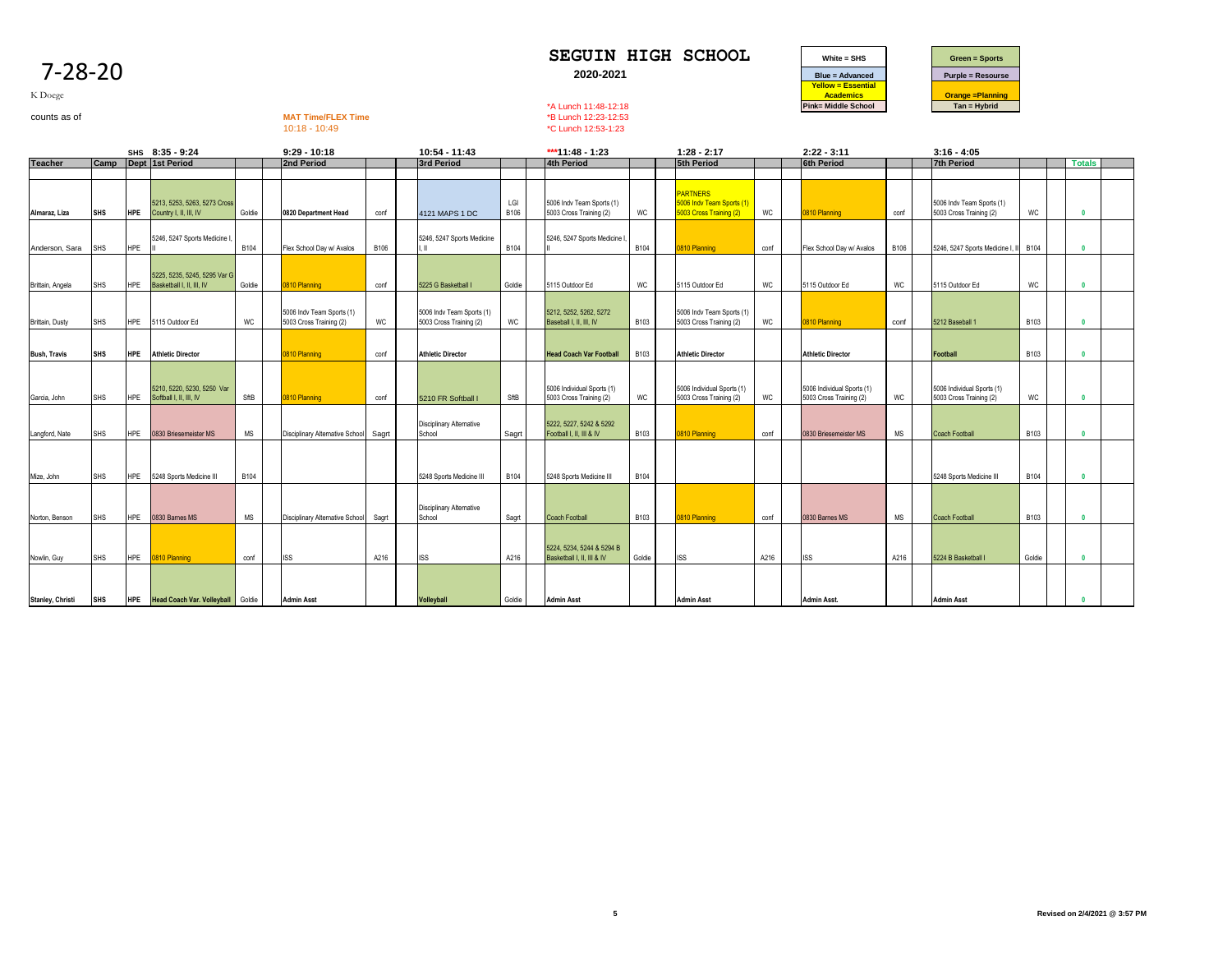|                         |            |      |                     |             |                                              |             |                                                       |      |                                              |             |                        |             | <b>Yellow = Essential</b>  |             |                                              |             |               |  |
|-------------------------|------------|------|---------------------|-------------|----------------------------------------------|-------------|-------------------------------------------------------|------|----------------------------------------------|-------------|------------------------|-------------|----------------------------|-------------|----------------------------------------------|-------------|---------------|--|
| K Doege                 |            |      |                     |             |                                              |             |                                                       |      |                                              |             |                        |             | <b>Academics</b>           |             | <b>Orange = Planning</b>                     |             |               |  |
|                         |            |      |                     |             |                                              |             |                                                       |      | *A Lunch 11:48-12:18                         |             |                        |             | <b>Pink= Middle School</b> |             | $Tan = Hybrid$                               |             |               |  |
| counts as of            |            |      |                     |             | <b>MAT Time/FLEX Time</b><br>$10:18 - 10:49$ |             |                                                       |      | *B Lunch 12:23-12:53<br>*C Lunch 12:53-1:23  |             |                        |             |                            |             |                                              |             |               |  |
|                         |            |      |                     |             |                                              |             |                                                       |      |                                              |             |                        |             |                            |             |                                              |             |               |  |
|                         |            |      | SHS 8:35 - 9:24     |             | $9:29 - 10:18$                               |             | 10:54 - 11:43                                         |      | *** 11:48 - 1:23                             |             | $1:28 - 2:17$          |             | $2:22 - 3:11$              |             | $3:16 - 4:05$                                |             |               |  |
| <b>Teacher</b>          | Camp       |      | Dept 1st Period     |             | 2nd Period                                   |             | <b>3rd Period</b>                                     |      | 4th Period                                   |             | <b>5th Period</b>      |             | <b>6th Period</b>          |             | <b>7th Period</b>                            |             | <b>Totals</b> |  |
| Brena, Imelda           | SHS        | Math | 2062 Pre Cal        | A304        | 2068 Ind Study of Math<br>College Algebra DC | A304        | 2070 and 2071 Ind<br>Study of Math PreCal<br>DC 1 & 2 | A304 | 2068 Ind Study of Math<br>College Algebra DC | A304        | 0810 Planning          | conf        | 2062 Pre Cal               | A304        | 2068 Ind Study of Math College<br>Algebra DC | A304        | $\mathbf{0}$  |  |
|                         |            |      |                     |             |                                              |             |                                                       |      |                                              |             |                        |             |                            |             |                                              |             |               |  |
| Burton, Jaimie          | SHS        | Math | 2061 Math Models    | C201        | 2053 Algebra II                              | C201        | 2053 Algebra II                                       | C201 | 2053 Algebra II                              | C201        | 2053 Algebra II        | C201        | 0810 Planning              | conf        | 2061 Math Models                             | C201        |               |  |
|                         |            |      |                     |             |                                              |             |                                                       |      |                                              |             |                        |             |                            |             |                                              |             |               |  |
|                         |            |      |                     |             |                                              |             |                                                       |      |                                              |             |                        |             |                            |             |                                              |             |               |  |
| De La Rosa, Mikaela SHS |            | Math | 2053 Algebra II     | C301        | 0810 Planning                                | conf        | 2053 Algebra II                                       | C301 | 2061 Math Models                             | C301        | 2061 Math Models       | C301        | 2061 Math Models           | C301        | 2053 Algebra II                              | C301        |               |  |
| Faucher, Cassandra      | <b>SHS</b> | Math | 2023 Geometry       | A209        | 2023 Geometry                                | A209        | 0810 Planning                                         | conf | Video Football Stuff                         | <b>B103</b> | 2023 Geometry          | A209        | 2053 Algebra II            | A209        | 2053 Algebra II                              | A209        | $\mathbf{0}$  |  |
| Garcia, Patricia        | SHS        | Math | 2023 Geometry       | <b>B204</b> | 2061 Math Models                             | <b>B204</b> | 0810 Planning                                         | conf | 2061 Math Models                             | <b>B204</b> | 2023 Geometry          | <b>B204</b> | 2023 Geometry              | <b>B204</b> | 2023 Geometry                                | <b>B204</b> | $\mathbf{0}$  |  |
| Garza, Amanda           | SHS        | Math | 2059 Adv Algebra II | A206        | 0820 Department Head                         | A206        | 2059 Adv Algebra II                                   | A206 | 2059 Adv Algebra II                          | A206        | 0810 Planning          | conf        | 2003 Algebra I             | A206        | 2003 Algebra I                               | A206        | $\mathbf{0}$  |  |
|                         |            |      |                     |             |                                              |             |                                                       |      |                                              |             |                        |             |                            |             |                                              |             |               |  |
|                         |            |      |                     |             |                                              |             |                                                       |      |                                              |             |                        |             |                            |             |                                              |             |               |  |
| Goodman, Rebecca        | SHS        | Math | 2023 Geometry       | C305        | 2023 Geometry                                | C305        | 0810 Planning                                         | conf | 2023 Geometry                                | C305        | 2090 Math College Prep | C305        | 2023 Geometry              | C305        | 2023 Geometry                                | C305        | $\mathbf{0}$  |  |
| Holmes, Vanessa         | SHS        | Math | 2061 Math Models    | A306        | 2061 Math Models                             | A306        | 2061 Math Models                                      | A306 | 2018 AQR                                     | A306        | 2018 AQR               | A306        | 2018 AQR                   | A306        | 810 Planning                                 | conf        |               |  |
|                         |            |      | 2007 Algebraic      |             | 2007 Algebraic                               |             |                                                       |      |                                              |             |                        |             | 2007 Algebraic             |             | 2007 Algebraic                               |             |               |  |
| Jones, Tiffany          | <b>SHS</b> | Math | Reasoning           | C306        | Reasoning                                    | C306        | 0810 Planning                                         | conf | 2053 Algebra II                              | C306        | 2053 Algebra II        | C306        | Reasoning                  | C306        | Reasoning                                    | C306        |               |  |
|                         |            |      |                     |             |                                              |             |                                                       |      |                                              |             |                        |             |                            |             |                                              |             |               |  |
| McCann, Kelley          | SHS        | Math | 2029 Adv Geometry   | <b>B201</b> | 2029 Adv Geometry                            | <b>B201</b> | 0810 Planning                                         | conf | 2029 Adv Geometry                            | B201        | 2023 Geometry          | B201        | 2023 Geometry              | B201        | 2023 Geometry                                | B201        | $\mathbf{0}$  |  |
|                         |            |      |                     |             |                                              |             |                                                       |      |                                              |             |                        |             |                            |             |                                              |             |               |  |
|                         |            |      |                     |             |                                              |             |                                                       |      |                                              |             |                        |             |                            |             |                                              |             |               |  |
| Pierson, Megan          | SHS        | Math | 2003 Algebra I      | D207        | 2003 Algebra I                               | D207        | 2003 Algebra I                                        | D207 | 2003 Algebra I                               | D207        | 0810 Planning          | conf        | 2003 Algebra I             | D207        | 2003 Algebra I                               | D207        | $\mathbf{0}$  |  |
| Robles, Samantha        | SHS        | Math | 2003 Algebra I      | A212        | 2003 Algebra I                               | A212        | 2003 Algebra I                                        | A212 | 2003 Algebra I                               | A212        | 0810 Planning          | conf        | 2003 Algebra I             | A212        | 2003 Algebra I                               | A212        |               |  |
|                         |            |      |                     |             |                                              |             |                                                       |      |                                              |             |                        |             |                            |             |                                              |             |               |  |
| Torres-Luna, Jose       | SHS        | Math | 2023 Geometry       | A210        | 2023 Geometry                                | A210        | 0810 Planning                                         | conf | 2023 Geometry                                | A210        | 2023 Geometry          | A210        | 2023 Geometry              | A210        | 2023 Geometry                                | A210        |               |  |



## 7-28-20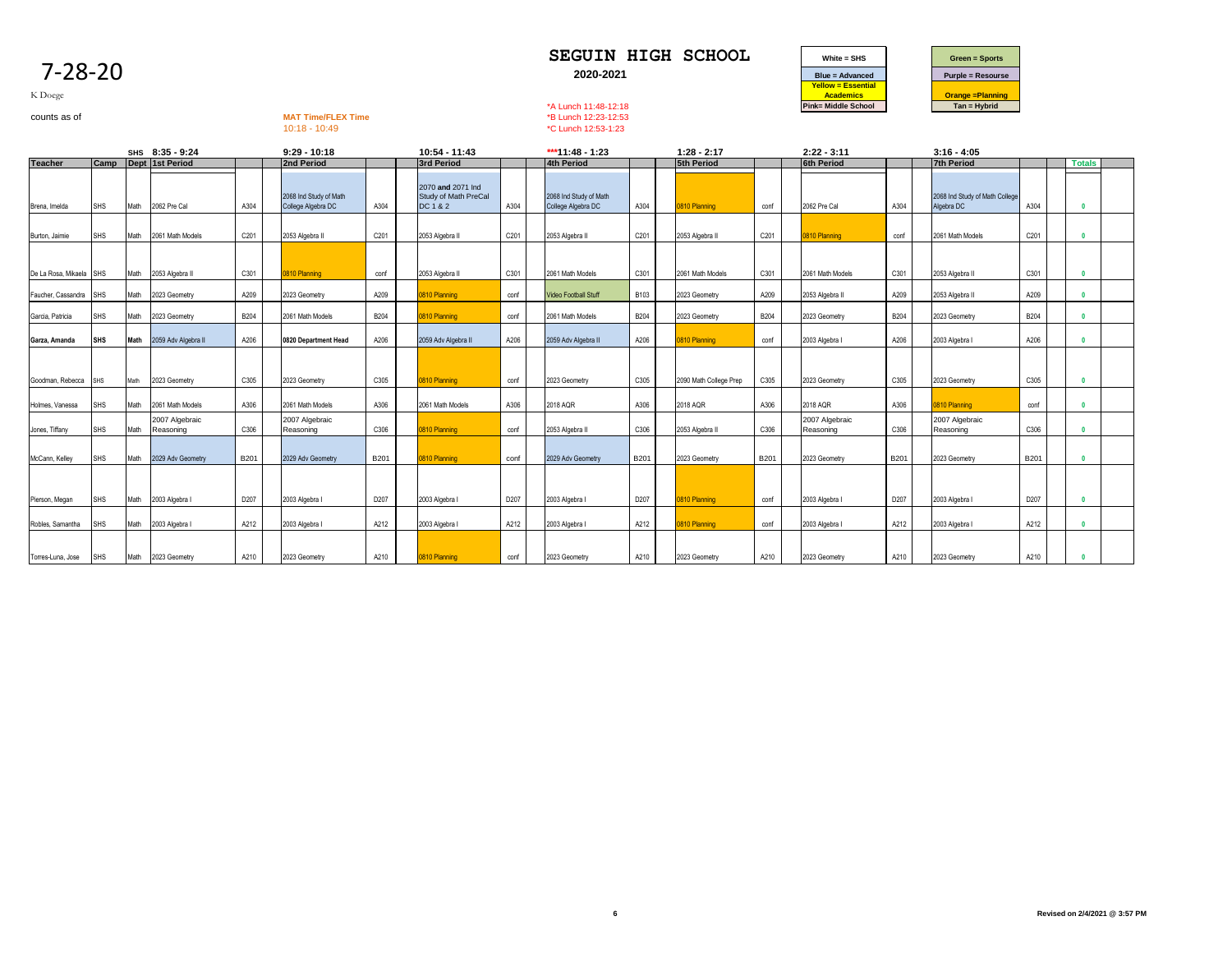| <b>SEGUIN HIGH SCHOOL</b> | White $=$ SHS          | <b>Green = Sports</b>   |
|---------------------------|------------------------|-------------------------|
| 2020-2021                 | <b>Blue = Advanced</b> | <b>Purple = Resours</b> |



K Doege

10:18 - 10:49 \*C Lunch 12:53-1:23

|                        |            | SHS 8:35 - 9:24      |      | $9:29 - 10:18$              |      | 10:54 - 11:43                        |      | ***11:48 - 1:23 | $1:28 - 2:17$                         |      | $2:22 - 3:11$                |      | $3:16 - 4:05$                 |      |               |  |
|------------------------|------------|----------------------|------|-----------------------------|------|--------------------------------------|------|-----------------|---------------------------------------|------|------------------------------|------|-------------------------------|------|---------------|--|
| <b>Teacher</b>         |            | Camp Dept 1st Period |      | 2nd Period                  |      | 3rd Period                           |      | 4th Period      | <b>5th Period</b>                     |      | <b>6th Period</b>            |      | <b>7th Period</b>             |      | <b>Totals</b> |  |
| Collier, M Chief       | <b>SHS</b> | ROTC 0810 Planning   | conf | 5402 & 5403 Naval Science I | D114 | 5402 & 5403 Naval Science<br>  8     | D114 | Admin, Asst.    | 5402 & 5403 Naval<br>Science II & III | D114 | 5402 & 5403 Naval Science II | D114 | 5402 & 5403 Naval Science II  | D114 |               |  |
| Robertson, B LCmdr SHS |            | ROTC 0810 Planning   | conf | 5401 & 5404 Naval Science I | D113 | 5401 & 5404 Naval Science I<br>18 IV | D113 | Admin, Asst.    | 5401 & 5404 Naval Science<br>11 & IV  | D113 | 5401 & 5404 Naval Science I  | D113 | 5401 & 5404 Naval Science   & | D113 |               |  |
|                        |            |                      |      |                             |      |                                      |      |                 |                                       |      |                              |      |                               |      |               |  |

| Alexander, Natalie SHS |             | SCI | 3009 Adv Biology | D202 | 3009 Adv Biology | D202 | 3009 Adv Biology | D202                     | 3002 Biology | D202 | 3024 Medical Microbiology D202 |      |  |  | 3002 Biology |                  |  |  |
|------------------------|-------------|-----|------------------|------|------------------|------|------------------|--------------------------|--------------|------|--------------------------------|------|--|--|--------------|------------------|--|--|
| Badrak, Jeanine        | <b>ISHS</b> |     | 3002 Biology     | C207 | 3002 Biology     | C207 | 3001 AP Biology  | $\vert$ C <sub>207</sub> | 3002 Biology | C207 | 3002 Biology                   | C207 |  |  | 3002 Biology | C <sub>207</sub> |  |  |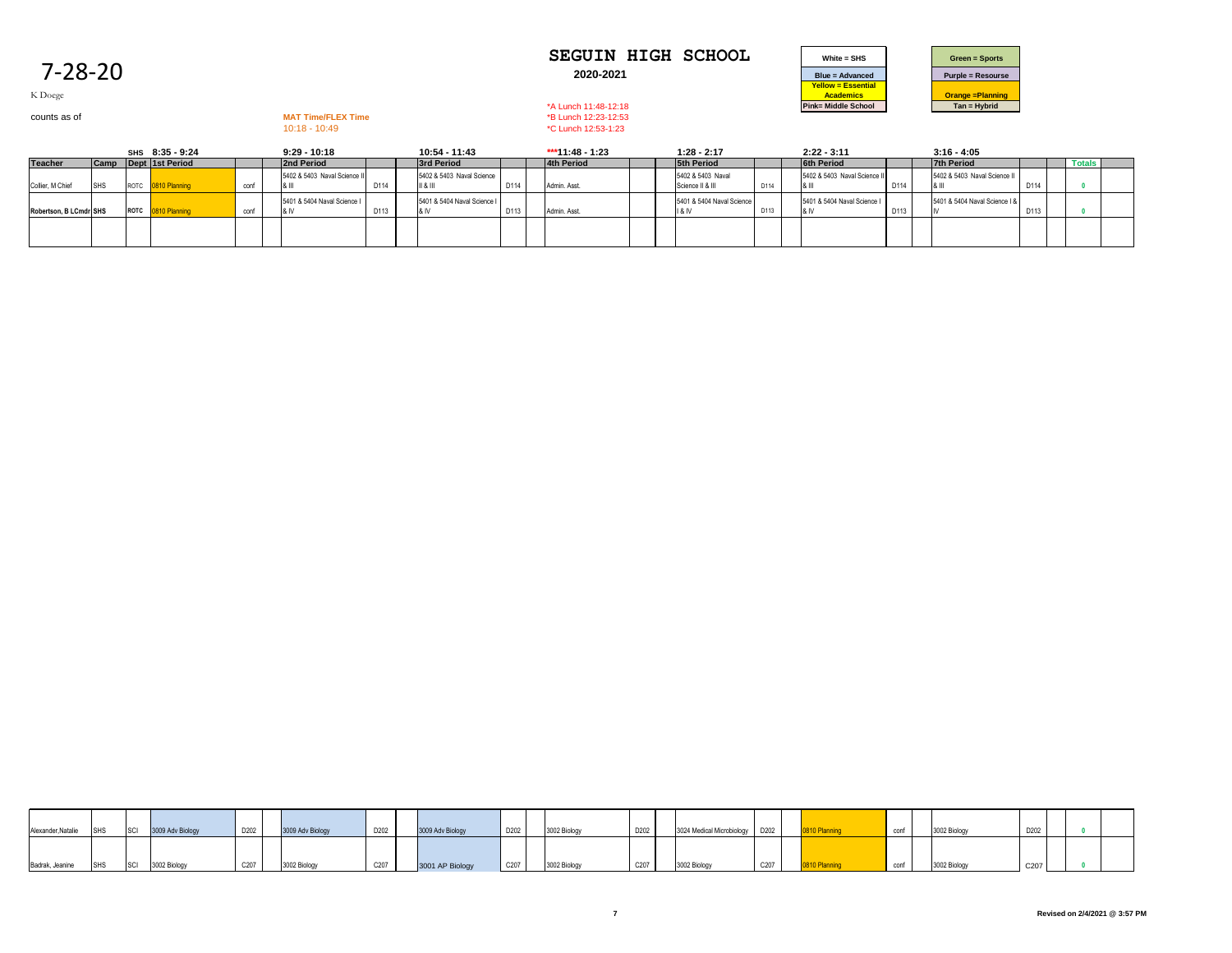| K Doege                  |            |            |                               |                  |                                              |      |                                  |      | *A Lunch 11:48-12:18                        |             |                                      |                  | <b>Academics</b><br><b>Pink= Middle School</b> |      | <b>Orange = Planning</b><br>$Tan = Hybrid$ |             |               |  |
|--------------------------|------------|------------|-------------------------------|------------------|----------------------------------------------|------|----------------------------------|------|---------------------------------------------|-------------|--------------------------------------|------------------|------------------------------------------------|------|--------------------------------------------|-------------|---------------|--|
| counts as of             |            |            |                               |                  | <b>MAT Time/FLEX Time</b><br>$10:18 - 10:49$ |      |                                  |      | *B Lunch 12:23-12:53<br>*C Lunch 12:53-1:23 |             |                                      |                  |                                                |      |                                            |             |               |  |
|                          |            |            | SHS 8:35 - 9:24               |                  | $9:29 - 10:18$                               |      | 10:54 - 11:43                    |      | ***11:48 - 1:23                             |             | $1:28 - 2:17$                        |                  | $2:22 - 3:11$                                  |      | $3:16 - 4:05$                              |             |               |  |
| <b>Teacher</b>           |            |            | Camp Dept 1st Period          |                  | 2nd Period                                   |      | 3rd Period                       |      | 4th Period                                  |             | <b>5th Period</b>                    |                  | <b>6th Period</b>                              |      | <b>7th Period</b>                          |             | <b>Totals</b> |  |
| Brietzke, Rebecca        | <b>SHS</b> | SCI        | 3042 Chemistry                | C312             | 3042 Chemistry                               | C312 | 3042 Chemistry                   | C312 | 3042 Chemistry                              | C312        | 0810 Planning                        | conf             | 3022 IPC                                       | C312 | 3022 IPC                                   | C312        | $\mathbf{r}$  |  |
| Castro, Michael          | <b>SHS</b> | SCI        | 3023 Environmental<br>Systems | D204             | 3023 Environmental<br>Systems                | D204 | 3023 Environmental<br>Systems    | D204 | Coach Football                              | <b>B103</b> | 3023 Environmental<br>Systems        | D204             | 0810 Planning                                  | conf | <b>Coach Football</b>                      | <b>B103</b> | $\mathbf{0}$  |  |
| Copeland, Kimberly       | <b>SHS</b> | SCI        | 0810 Planning                 | conf             | 3042 Chemistry                               | C307 | 3042 Chemistry                   | C307 | 3042 Chemistry                              | C307        | 3049 Adv Chemistry                   | C307             | 3069 AP Chemistry                              | C307 | 3049 Adv Chemistry                         | C307        | $\mathbf{0}$  |  |
| Dumboski, John           | <b>SHS</b> | <b>SCI</b> | 3023 Environmental<br>Systems | D206             | 0820 Department Head                         | D206 | 3002 Biology                     | D206 | 3025 AP Environmental<br>Science            | D206        | 3002 Biology                         |                  | 0810 Planning                                  | conf | 3002 Biology                               | D206        | $\mathbf{0}$  |  |
| Edwards Gomez.<br>Alyssa | <b>SHS</b> | SCI        | 3002 Biology                  | C206             | 3009 Adv Biology                             | C206 | 3002 Biology                     | C206 | 3009 Adv Biology                            | C206        | 3009 Adv Biology                     | C206             | 0810 Planning                                  | conf | 3009 Adv Biology                           | C206        | $\mathbf{0}$  |  |
| Garcia, Matthew          | <b>SHS</b> | SCI        | 80831 Anat & Phys             | D215             | 80831 Anat & Phys                            | D215 | 0810 Planning                    | conf | <b>Coach Football</b>                       | B103        | 3026 Pathophysiology                 | D215             | 80831 Anat & Phys                              | D215 | <b>Coach Football</b>                      | B103        | $\mathbf{0}$  |  |
| Holt, Rayven             | <b>SHS</b> | SCI        | 3042 Chemistry                | C308             | 3049 Adv Chemistry                           | C308 | 3049 Adv Chemistry               | C308 | 0810 Planning                               | conf        | 3042 Chemistry                       | C308             | 3042 Chemistry                                 | C308 | 3042 Chemistry                             | C308        | $\mathbf{0}$  |  |
| Matthews, Cory           | <b>SHS</b> | SCI        | 3022 IPC                      | C311             | 3022 IPC                                     | C311 | 810 Planning                     | conf | Coach Football & Baseball                   | B103        | 3022 IPC                             | C311             | 3022 IPC                                       | C311 | Coach Football & Basebal                   | <b>B103</b> | $\mathbf{0}$  |  |
| Noble, Samanthia         | <b>SHS</b> | SCI        | 81223 Forensic Science        | D214             | 0810 Planning                                | conf | 3031 Anatomy & Physiology<br>DC. | D214 | <b>81223 Forensic Science</b>               | D214        | 3144 Biology DC                      | D214             | 81223 Forensic Science                         | D214 | 3144 Biology DC                            | D214        | $\mathbf{0}$  |  |
| Prochnow, Emily          | <b>SHS</b> | SCI        | 3004 ESS                      | C <sub>203</sub> | 3004 ESS                                     | C203 | 3004 ESS                         | C203 | 3004 ESS                                    | C203        | 3004 ESS                             | C <sub>203</sub> | 3004 ESS                                       | C203 | 0810 Planning                              | C311        | 21            |  |
| Rodriguez, Christy       | <b>SHS</b> | SCI        | 3002 Biology                  | C204             | 3002 Biology                                 | C204 | 3002 Biology                     | C204 | 3002 Biology                                | C204        | 3002 Biology                         | C204             | 0810 Planning                                  | conf | 3002 Biology                               | C204        | $\mathbf{0}$  |  |
| Schepp, Lauren           | <b>SHS</b> | SCI        | 3079 Adv Physics              | C310             | 3072 Physics                                 | C310 | 3022 IPC                         | C310 | 3022 IPC                                    | C310        | 3022 IPC                             | C310             | 0810 Planning                                  | conf | 3072 Physics                               | C310        | $\mathbf{0}$  |  |
| Vera, Derek              | <b>SHS</b> | SCI        | 3023 Environmental<br>Systems | C309             | 3004 ESS                                     | C309 | 0810 Planning                    | conf | 3004 ESS                                    | C309        | 3023 Environmental<br><b>Systems</b> | C309             | 3023 Environmental<br>Systems                  | C309 | 3023 Environmental<br>Systems              | C309        | $\mathbf{r}$  |  |
|                          |            |            |                               |                  |                                              |      |                                  |      |                                             |             |                                      |                  |                                                |      |                                            |             |               |  |



7-28-20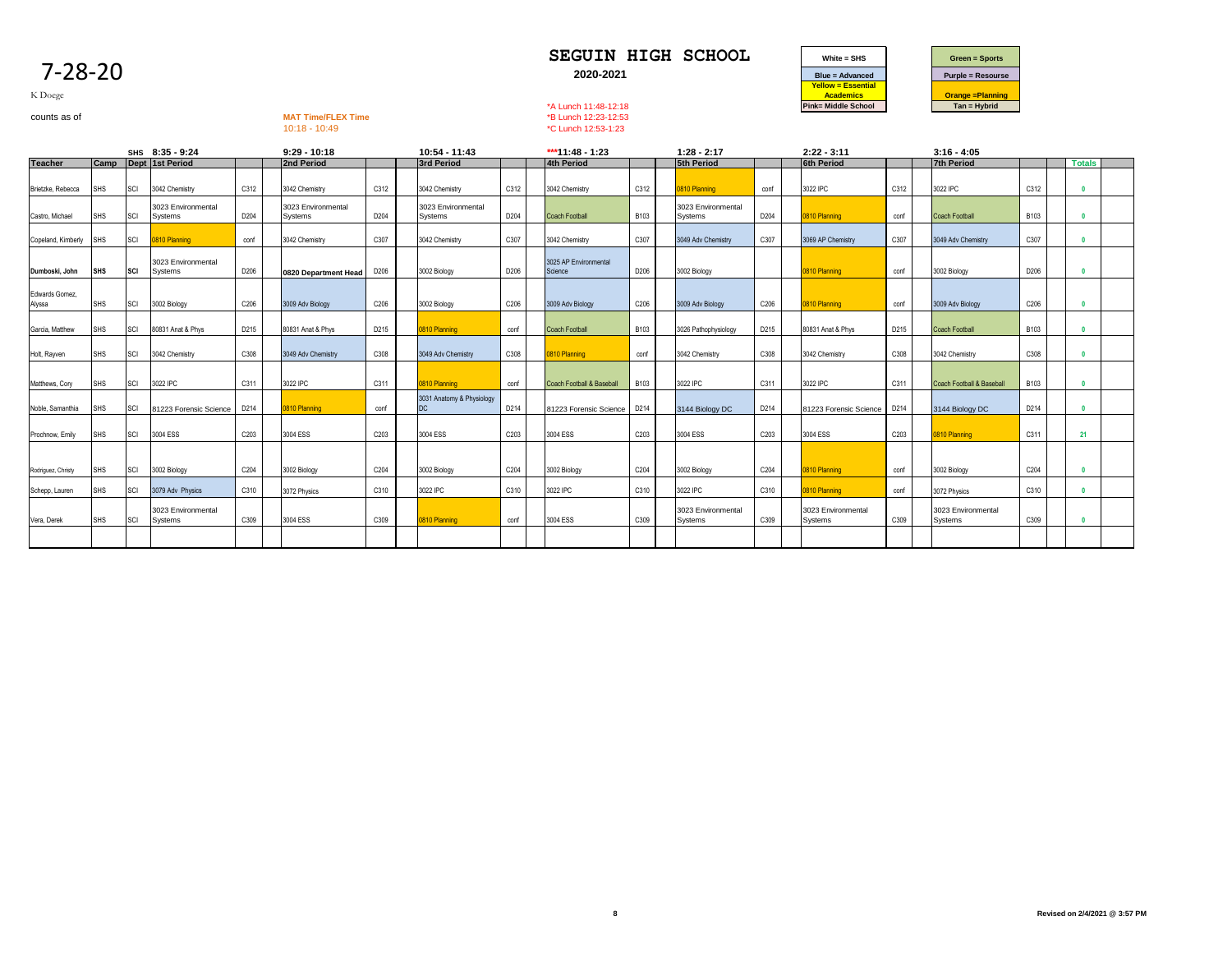|--|



K Doege

# counts as of **MAT Time/FLEX Time**<br>counts as of **MAT Time/FLEX Time**<br>10:18 - 10:49<br>**MAT Time/FLEX Time**<br>20:49<br>**C Lunch 12:53-1:23**

\*C Lunch 12:53-1:23

|                    |            |           | SHS 8:35 - 9:24                                                                                                                                                                                                                                                                                                                                                                                                                                                                                                                          |        | $9:29 - 10:18$                                                                                                                               |        | 10:54 - 11:43                                                                                            |        | ***11:48 - 1:23                                                                                                                |        | $1:28 - 2:17$                                                                 |        | $2:22 - 3:11$                                                                                                            |        | $3:16 - 4:05$                                                                                                   |             |               |  |
|--------------------|------------|-----------|------------------------------------------------------------------------------------------------------------------------------------------------------------------------------------------------------------------------------------------------------------------------------------------------------------------------------------------------------------------------------------------------------------------------------------------------------------------------------------------------------------------------------------------|--------|----------------------------------------------------------------------------------------------------------------------------------------------|--------|----------------------------------------------------------------------------------------------------------|--------|--------------------------------------------------------------------------------------------------------------------------------|--------|-------------------------------------------------------------------------------|--------|--------------------------------------------------------------------------------------------------------------------------|--------|-----------------------------------------------------------------------------------------------------------------|-------------|---------------|--|
| <b>Teacher</b>     |            |           | Camp Dept 1st Period                                                                                                                                                                                                                                                                                                                                                                                                                                                                                                                     |        | 2nd Period                                                                                                                                   |        | 3rd Period                                                                                               |        | <b>4th Period</b>                                                                                                              |        | <b>5th Period</b>                                                             |        | <b>6th Period</b>                                                                                                        |        | <b>7th Period</b>                                                                                               |             | <b>Totals</b> |  |
| Balzano, Josephine | SHS        | <b>SE</b> | <b>BEHAVIOR</b>                                                                                                                                                                                                                                                                                                                                                                                                                                                                                                                          | C104   | 810 Planning                                                                                                                                 | conf   | <b>BEHAVIOR</b>                                                                                          | C104   | <b>BEHAVIOR</b>                                                                                                                | C104   | <b>BEHAVIOR</b>                                                               | C104   | <b>BEHAVIOR</b>                                                                                                          | C104   | <b>BEHAVIOR</b>                                                                                                 | C104        | $\mathbf{0}$  |  |
| Donahoe, C         | <b>SHS</b> | SE        | ssential Academics<br>388, 9389.9390 & 939<br><b>Activities of Daily Living</b><br>II. III 8 IV                                                                                                                                                                                                                                                                                                                                                                                                                                          | C108   | <b>Essential Academics</b><br>3388, 9389,9390 & 939<br><b>Activities of Daily Living</b><br>$\overline{M}$ , $\overline{M}$ , $\overline{M}$ | C108   | 1002A US Hist, 4022 W<br>3eo, 4032 W Hist, 405;<br>JS Gov't (1) and 4072<br>$E$ co. $(2)$                | C108   | 1022 W Geo, 9390 Act<br>Daily Liv III, 9992 Aca<br>Skills III and 9993 Aca<br>Skills IV                                        | C108   | 0810 Planning                                                                 | conf   | 1388, 9389,9390 & 939 <sup>.</sup><br><b>Activities of Daily Living</b><br>II. III & IV and 9991<br><b>Aca Skills II</b> | C108   | ssential Academics<br>3388, 9389,9390 & 939 <sup>.</sup><br><b>Activities of Daily Living I</b><br>II. III & IV | C108        | $\mathbf{0}$  |  |
| Garcia, L          | <b>SHS</b> | <b>SE</b> | ssential Academics 4022 \<br>Seo, 4032 W Hist, 4052 US<br>Sov't (1) and 4072 Eco (2)                                                                                                                                                                                                                                                                                                                                                                                                                                                     | C105   | ssential Academics 2003A<br>Ngebra 1, 2023 Geometry,<br>2061 Math Models & 2053<br>Naebra 2                                                  | C105   | ssential Academics 2003A<br><b>Ngebra 1, 2023 Geometry,</b><br>061 Math Models & 2053<br><b>Naebra 2</b> | C105   | lgebra 1, 2023 Geometry<br>2061 Math Models & 2053<br>Algebra 2 and 9993 Aca<br>Skills III                                     | C105   | 810 Planning                                                                  | conf   | ssential Academics 2003A<br>dgebra 1, 2023 Geometry,<br>061 Math Models & 2053<br>Joebra 2                               | C105   | ssential Academics 2003A<br>Ngebra 1, 2023 Geometry,<br>2061 Math Models & 2053<br>Algebra 2                    | C105        | $\mathbf{0}$  |  |
| Hartman, Teresa    | SHS        | <b>SE</b> | Essential Academics 9344,<br>9345, 9346, 9347<br>18+Transition I, II, III, IV                                                                                                                                                                                                                                                                                                                                                                                                                                                            | Saegrt | <b>Essential Academics 9344,</b><br>345, 9346, 9347<br>18+Transition I, II, III,IV                                                           | Saegrt | Essential Academics 9344,<br>9345.9346.9347<br>18+Transition I, II, III, IV                              | Saegrt | Essential Academics 9344,<br>9345, 9346, 9347<br>18+Transition I. II. III.IV                                                   | Saegrt | Essential Academics 9344,<br>9345, 9346, 9347<br>18+Transition I, II, III, IV | Saegrt | Essential Academics 9344,<br>9345, 9346, 9347<br>18+Transition I. II. III.IV                                             | Saegrt | 0810 Planning                                                                                                   | conf        | 20            |  |
| Kenagy, M          | <b>SHS</b> | <b>SE</b> | ssential Academics 4022<br>V Geo, 4032 W Hist, 4002A<br>US Hist, 4052 US Gov/t (1) &<br>1072 Eco (2)                                                                                                                                                                                                                                                                                                                                                                                                                                     | C107   | <b>Essential Academics 3002A</b><br>Biology, 3022 IPC, 3023 Env<br>Sys, 3042 Chem, 3004 ESS                                                  | C107   | <b>Essential Academics 3002A</b><br>Biology, 3022 IPC, 3023 Env<br>Sys. 3042 Chem. 3004 ESS              | C107   | <b>Essential Academics</b> 4022<br>V Geo, 4032 W Hist, 4002A<br>JS Hist, 4052 US Gov/t (1) &<br>4072 Eco (2)                   | C107   | 0810 Planning                                                                 | conf   | <b>Essential Academics 3002A</b><br>Biology, 3022 IPC, 3023 Env<br><b>Sys, 3042 Chem, 3004 ESS</b>                       | C107   | Essential Academics 3002A<br>Biology, 3022 IPC, 3023 Env<br>Sys, 3042 Chem, 3004 ESS                            | C107        | $\mathbf{0}$  |  |
| Langwell, M        | SHS        | <b>SE</b> |                                                                                                                                                                                                                                                                                                                                                                                                                                                                                                                                          |        |                                                                                                                                              |        |                                                                                                          |        |                                                                                                                                |        |                                                                               |        | 810 Planning                                                                                                             | conf   | Coach Golf                                                                                                      | A205        | $\mathbf{0}$  |  |
| Lee, J             | <b>SHS</b> | <b>SE</b> | 5223, 5233, 5243, 5293 Var<br>Volleyball I, II, III, IV                                                                                                                                                                                                                                                                                                                                                                                                                                                                                  | Goldie |                                                                                                                                              |        | Coach Volleyball                                                                                         | Goldie |                                                                                                                                |        | 810 Planning                                                                  | conf   |                                                                                                                          |        |                                                                                                                 |             | $\mathbf{a}$  |  |
| Mathis, J          | <b>SHS</b> | <b>SE</b> |                                                                                                                                                                                                                                                                                                                                                                                                                                                                                                                                          |        |                                                                                                                                              |        |                                                                                                          |        | Coach Football                                                                                                                 |        |                                                                               | D106   | 810 Planning                                                                                                             | conf   | Coach Football                                                                                                  | B103        | $\mathbf{0}$  |  |
| McConnell, A       | <b>SHS</b> | <b>SE</b> | Coach Volleyball and G<br>Basketball                                                                                                                                                                                                                                                                                                                                                                                                                                                                                                     | Goldie | 810 Planning                                                                                                                                 | conf   | Coach Volleyball and G<br><b>Basketball</b>                                                              | Goldie |                                                                                                                                |        |                                                                               |        |                                                                                                                          |        |                                                                                                                 |             | $\mathbf{0}$  |  |
| McKinney, A        | <b>SHS</b> | <b>SE</b> |                                                                                                                                                                                                                                                                                                                                                                                                                                                                                                                                          | Goldie | 810 Planning                                                                                                                                 | conf   | 5223 Volleyball and Coach<br><b>G</b> Basketball                                                         | Goldie |                                                                                                                                |        |                                                                               |        |                                                                                                                          |        |                                                                                                                 |             |               |  |
| Nance, J           | <b>SHS</b> | SE        |                                                                                                                                                                                                                                                                                                                                                                                                                                                                                                                                          |        |                                                                                                                                              |        |                                                                                                          |        | Coach Football                                                                                                                 | B103   |                                                                               |        | 810 Planning                                                                                                             | conf   | <b>Coach Football</b>                                                                                           | <b>B103</b> | $\mathbf{0}$  |  |
| Perez Yoder, J     | <b>SHS</b> | <b>SE</b> |                                                                                                                                                                                                                                                                                                                                                                                                                                                                                                                                          |        | 1002,<br>Resource<br>1022, 1052 & 1082 English 1.<br>2.384                                                                                   | A301   | 1002<br>Resource<br>1022, 1052 & 1082 English 1.<br>2.384                                                | A301   | 1002H English 1SIM                                                                                                             | A301   | 1002H English 1SIM                                                            | A301   | Resource<br>1002<br>1022, 1052 & 1082 English 1,<br>2, 384                                                               | A301   | <b>810 Planning</b>                                                                                             | conf        | $\mathbf{0}$  |  |
| Phinney, Christina | <b>SHS</b> | <b>SE</b> | 5216, 5256, 5266, 5276 Girls<br>Soccer I, II, III, IV                                                                                                                                                                                                                                                                                                                                                                                                                                                                                    | SOCF   | <b>810 Planning</b>                                                                                                                          | conf   | Coach Volleyball                                                                                         | Goldie |                                                                                                                                |        |                                                                               |        |                                                                                                                          |        |                                                                                                                 |             | $\mathbf{a}$  |  |
| Saldana, Joseph    | <b>SHS</b> | <b>SE</b> | <b>BEHAVIOR</b>                                                                                                                                                                                                                                                                                                                                                                                                                                                                                                                          | C104   | <b>BEHAVIOR</b>                                                                                                                              | C104   | 810 Planning                                                                                             | conf   | Coach B Basketball                                                                                                             | Goldie | <b>BEHAVIOR</b>                                                               | C104   | <b>BEHAVIOR</b>                                                                                                          | C104   | 5224 B Basketball I                                                                                             | Goldie      | $\mathbf{0}$  |  |
| Taylor, A          | <b>SHS</b> | <b>SE</b> | ssential Academics 1002A<br>022A, 1052 & 1082 English<br>$\overline{\phantom{1}}$ $\overline{\phantom{1}}$ $\overline{\phantom{1}}$ $\overline{\phantom{1}}$ $\overline{\phantom{1}}$ $\overline{\phantom{1}}$ $\overline{\phantom{1}}$ $\overline{\phantom{1}}$ $\overline{\phantom{1}}$ $\overline{\phantom{1}}$ $\overline{\phantom{1}}$ $\overline{\phantom{1}}$ $\overline{\phantom{1}}$ $\overline{\phantom{1}}$ $\overline{\phantom{1}}$ $\overline{\phantom{1}}$ $\overline{\phantom{1}}$ $\overline{\phantom{1}}$ $\overline{\$ | C106   | <b>Essential Academics 1002A</b><br>1022A, 1052 & 1082 English I<br>M8W                                                                      | C106   | <b>Essential Academics 1002A</b><br>022A, 1052 & 1082 English<br>$\mathbb{R}$ III & IV                   | C106   | <b>Essential Academics 1002A</b><br>022A, 1052 & 1082 English<br>. II. III & IV and 9991, 9992.<br>993 Aca Skills II, III & IV | C106   | 0810 Planning                                                                 | conf   | <b>Essential Academics 1002A</b><br>022A. 1052 & 1082 English<br>III & IV                                                | C106   | Essential Academics 4002A<br>JS Hist, 4022 W Geo, 4032 W<br>Hist, 4052 US Govt (1) & 4072<br>$E$ co (2)         | C106        | $\mathbf{0}$  |  |
| Vines, L           | <b>SHS</b> | SE        |                                                                                                                                                                                                                                                                                                                                                                                                                                                                                                                                          |        | tesource 4022 World Geo,<br>1032 W History, 4002 US<br>History, 4052 Gov't (1) & 4072<br>Eco(2)                                              | C303   | Resource 4022 World Geo,<br>4032 W History, 4002 US<br>History, 4052 Gov't (1) &<br>4072 Eco (2)         | C303   |                                                                                                                                |        | 810 Planning                                                                  | conf   | Resource 4022 World Geo,<br>4032 W History, 4002 US<br>History, 4052 Gov't (1) & 4072<br>Eco(2)                          | C303   | Resource 4022 World Geo,<br>4032 W History, 4002 US<br>History, 4052 Gov't (1) & 4072<br>Eco(2)                 | C303        | $\mathbf{0}$  |  |
| Wheeler, D         | <b>SHS</b> | <b>SE</b> |                                                                                                                                                                                                                                                                                                                                                                                                                                                                                                                                          |        |                                                                                                                                              |        |                                                                                                          |        |                                                                                                                                |        |                                                                               |        |                                                                                                                          |        |                                                                                                                 |             | $\mathbf{0}$  |  |
| Yock, B            | SHS        | <b>SE</b> | Resource 3002 Biology, 3022<br>IPC, 3023 Environ Systems,<br>3004 ESS                                                                                                                                                                                                                                                                                                                                                                                                                                                                    | C205   | Resource 3002 Biology, 3022<br>PC, 3023 Environ Systems,<br>3004 ESS                                                                         | C205   | Resource 3002 Biology,<br>3022 IPC, 3023 Environ<br>Systems, 3004 ESS                                    | C205   | <b>Coach Football</b>                                                                                                          | B103   | Resource 3002 Biology,<br>3022 IPC, 3023 Environ<br>Systems, 3004 ESS         | C205   | 810 Planning                                                                                                             | conf   | <b>Coach Football</b>                                                                                           | <b>B103</b> |               |  |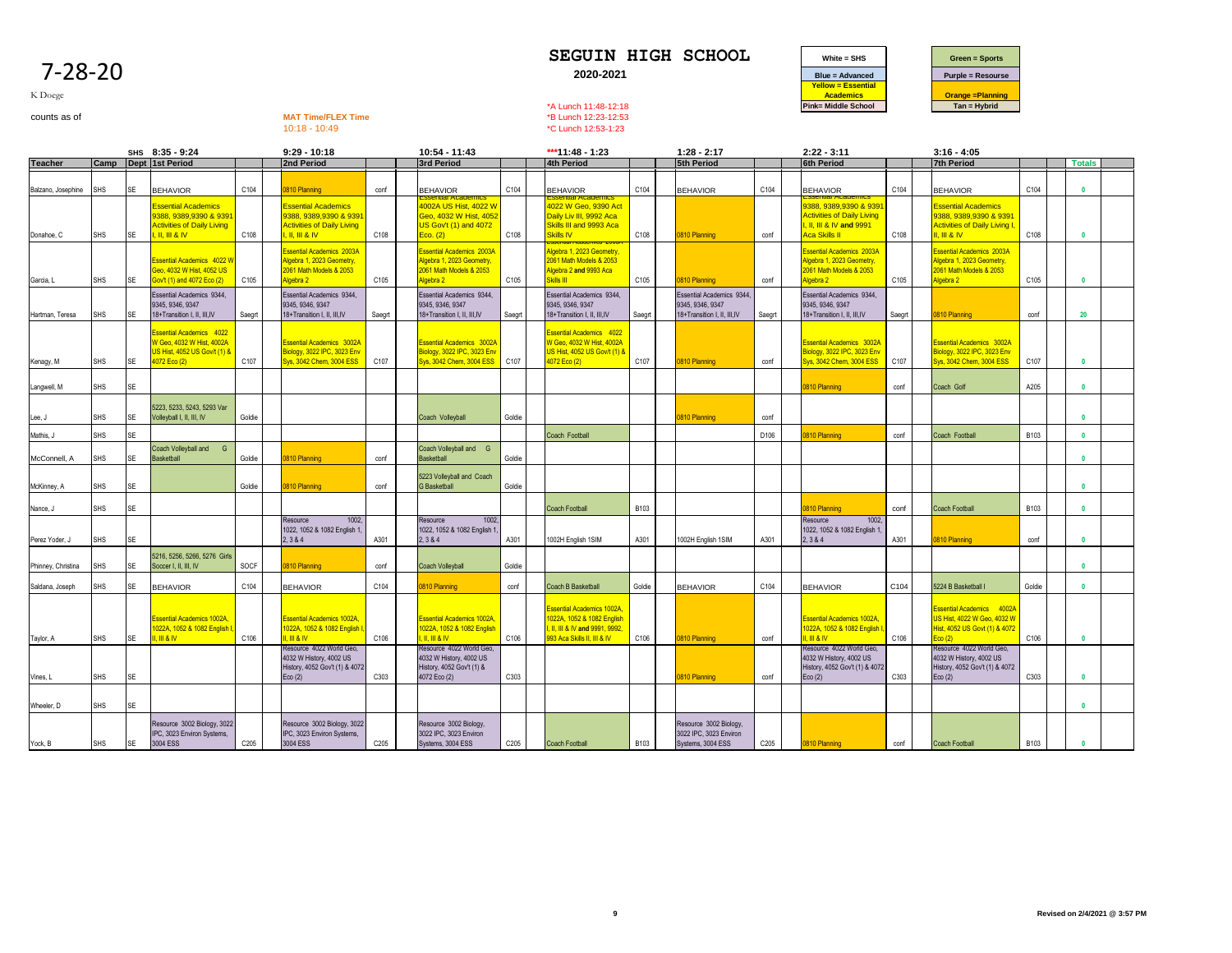| O<br>u<br>r |
|-------------|
|-------------|



K Doege

counts as of **MAT Time/FLEX Time**<br>counts as of **MAT Time/FLEX Time**<br>10:18 - 10:49<br>**MAT Time/FLEX Time**<br>20:49<br>**C Lunch 12:53-1:23** 10:18 - 10:49 \*C Lunch 12:53-1:23

|                                                             |            |            | SHS 8:35 - 9:24                                               |                 | $9:29 - 10:18$                             |             | 10:54 - 11:43                                                 |             | ***11:48 - 1:23                                           |                  | $1:28 - 2:17$                              |             | $2:22 - 3:11$                             |             | $3:16 - 4:05$                                     |                  |               |  |
|-------------------------------------------------------------|------------|------------|---------------------------------------------------------------|-----------------|--------------------------------------------|-------------|---------------------------------------------------------------|-------------|-----------------------------------------------------------|------------------|--------------------------------------------|-------------|-------------------------------------------|-------------|---------------------------------------------------|------------------|---------------|--|
| <b>Teacher</b>                                              |            |            | Camp   Dept   1st Period                                      |                 | <b>2nd Period</b>                          |             | <b>3rd Period</b>                                             |             | <b>4th Period</b>                                         |                  | <b>5th Period</b>                          |             | <b>6th Period</b>                         |             | <b>7th Period</b>                                 |                  | <b>Totals</b> |  |
| Fincke, Kassie                                              | SHS        | SS         | Coach G Soccer                                                | Soccer<br>Field | 4002 US History                            | A313        | 4002 US History                                               | A313        | 4002 US History                                           | A313             | 810 Planning                               | conf        | 4002 US History                           | A313        | 4002 US History                                   | A313             |               |  |
| Fontanella, Veronica                                        | <b>SHS</b> | SS         | 4032 W History                                                | <b>B304</b>     | 4032 W History                             | <b>B304</b> | 4032 W History                                                | <b>B304</b> | 4032 W History                                            | B <sub>103</sub> | 4032 W History                             | <b>B304</b> | 4032 W History                            | <b>B304</b> | 810 Planning                                      | conf             |               |  |
| Keddal, Mark                                                | SHS        | <b>ELA</b> | 0810 Planning                                                 | conf            | 4052 Govt (1)<br>4072 Eco (2)              | <b>B301</b> | 1765 Bible Lit (1)<br>1760 Mythology (2)                      | <b>B301</b> | 4052 Govt (1)<br>4072 Eco (2)                             | <b>B301</b>      | 4052 Govt (1)<br>4072 Eco (2)              | B301        | 4052 Govt (1)<br>4072 Eco (2)             | B301        | 4052 Govt (1)<br>4072 Eco (2)                     | B301             | $\mathbf{0}$  |  |
| <b>Miles</b>                                                | SHS        | SS         | 4022 World Geo                                                | A211            | 4022 World Geo                             | A211        | 4022 World Geo                                                | A211        |                                                           |                  | 4052 Govt (1)<br>4072 Eco (2)              | A211        | 810 Planning                              | conf        |                                                   |                  | n             |  |
| Ramos, Samuel                                               | SHS        | SS         | 4002 US History                                               | A303            | 4019 US History AP                         | A303        | 4002 US History                                               | A303        | 4002 US History                                           | A303             | 810 Planning                               | conf        | 4002 US History                           | A303        | 5226, 5236, 5286 & 5296<br>Tennis I, II, III & IV | Tennis<br>Courts |               |  |
| Ross, Michael                                               | SHS        | SS         | 0810 Planning                                                 | conf            | 4029 Adv World Geo                         | A205        | 4022 World Geo                                                | A205        | <b>Coach Football</b>                                     | <b>B103</b>      | 4029 Adv World Geo                         | A205        | 4022 World Geo                            | A205        | Coach Football I                                  | <b>B103</b>      |               |  |
| Schneebeli, Aundrea                                         | <b>SHS</b> | SS         | 4128DC Psychology DC (1)<br>4086DC Social Psychology<br>DC(2) | A308            | 0810 Planning                              | conf        | 4128DC Psychology DC (1)<br>4086DC Social Psychology<br>DC(2) | A308        | 4126 AP Psychology                                        | A308             | 4023 AP Human Geo                          | A308        | 4125 Psychology (1) 4124<br>Sociology (2) | A308        | 4125 Psychology (1) 4124<br>Sociology (2)         | A308             |               |  |
| Smitherman,<br>Elizabeth                                    | SHS        | SS         | 4002 US History                                               | B202            | 4002 US History                            | <b>B202</b> | 4052 Govt (1)<br>4072 Eco (2)                                 | B202        | 4002 US History                                           | B202             | 810 Planning                               | conf        | 4002 US History                           | B202        | 4002 US History                                   | B202             |               |  |
| Stadtmuller, Paul                                           | SHS        | SS         | 4022 World Geo                                                | A207            | 4022 World Geo                             | A207        | 4022 World Geo                                                | A207        | 0810 Planning                                             | conf             | 4022 World Geo                             | A207        | 4022 World Geo                            | A207        | 5214,5254, 5264, 5274 Golf<br>I. II. III. IV      | A207             |               |  |
| Taylor, Gordon                                              | <b>SHS</b> | SS         | 4052 Govt (1)<br>4072 Eco (2)                                 | <b>B305</b>     | 4052 Govt (1)<br>4072 Eco (2)              | <b>B305</b> | 4092<br>4069 AP Gov't (1)<br>AP Macro Econ (2)                | <b>B305</b> | <b>Coach Football and Baseball</b>                        | <b>B103</b>      | 810 Planning                               | conf        | 4052 Govt (1)<br>4072 Eco (2)             | <b>B305</b> | 5222 FR Football and Coach<br>Baseball            | <b>B103</b>      |               |  |
| Toliver, Shawn                                              | SHS        | SS         | 4022 World Geo                                                | D203            | 4022 World Geo                             | D203        | 0810 Planning                                                 | conf        | 4022 World Geo                                            | D203             | 4029 Adv World Geo                         | D203        | 4029 Adv World Geo                        | D203        | 4029 Adv World Geo                                | D203             |               |  |
| Tyson, Sylvia                                               | SHS        | SS         | 4039 AP W History                                             | <b>B306</b>     | 4032 W History                             | <b>B306</b> | 0810 Planning                                                 | conf        | 4039 AP W History                                         | <b>B306</b>      | 4039 AP W History                          | <b>B306</b> | 4039 AP W History                         | <b>B306</b> | 4032 W History                                    | <b>B306</b>      |               |  |
| Vega, Daniel                                                | SHS        | SS         | 4032 W History                                                | C202            | 4032 W History                             | C202        | 4032 W History                                                | C202        | 4032 W History                                            | C202             | 810 Planning                               | conf        | 4032 W History                            | C202        | 4032 W History                                    | C202             |               |  |
| Villanueva Louis                                            | SHS        | SS         | 4052 Govt (1)<br>4072 Eco (2)                                 | A202            | 0810 Planning                              | conf        | 4052 Govt (1)<br>4072 Eco (2)                                 | A202        | 4032 W History                                            | A202             | 4032 W History                             | A202        | 4032 W History                            | A202        | 4032 W History                                    | A202             |               |  |
| <b>Womack, Thomas</b>                                       | <b>SHS</b> | SS         | 4190 US History DC                                            | A310            | <b>Department Head</b>                     | A310        | 4190 US History DC                                            | A310        | 4087DC World Civic 1 DC<br>and 4088DC World Civic 2<br>DC | A310             | 810 Planning                               | conf        | 4019 US History AP                        | A310        | 4190 US History DC                                | A310             |               |  |
| Burttschell, Jill On<br>Line Course<br>Burttschell, Jill On | SHS        | SS         |                                                               |                 | 4199 DC US Econ (1)<br>4198 DC US Govt (2) | D210        | 4199 DC US Econ (1)<br>4198 DC US Govt (2)                    | D210        | 4199 DC US Econ (1)<br>4198 DC US Govt (2)                | D210             | 4199 DC US Econ (1)<br>4198 DC US Govt (2) | D210        |                                           |             |                                                   |                  |               |  |
| <b>Line Course</b>                                          | SHS        | SS         | 4081 DC Texas Gov't (1)                                       | D210            |                                            |             |                                                               |             |                                                           |                  |                                            |             |                                           |             |                                                   |                  |               |  |
|                                                             |            |            |                                                               |                 |                                            |             |                                                               |             |                                                           |                  |                                            |             |                                           |             |                                                   |                  |               |  |